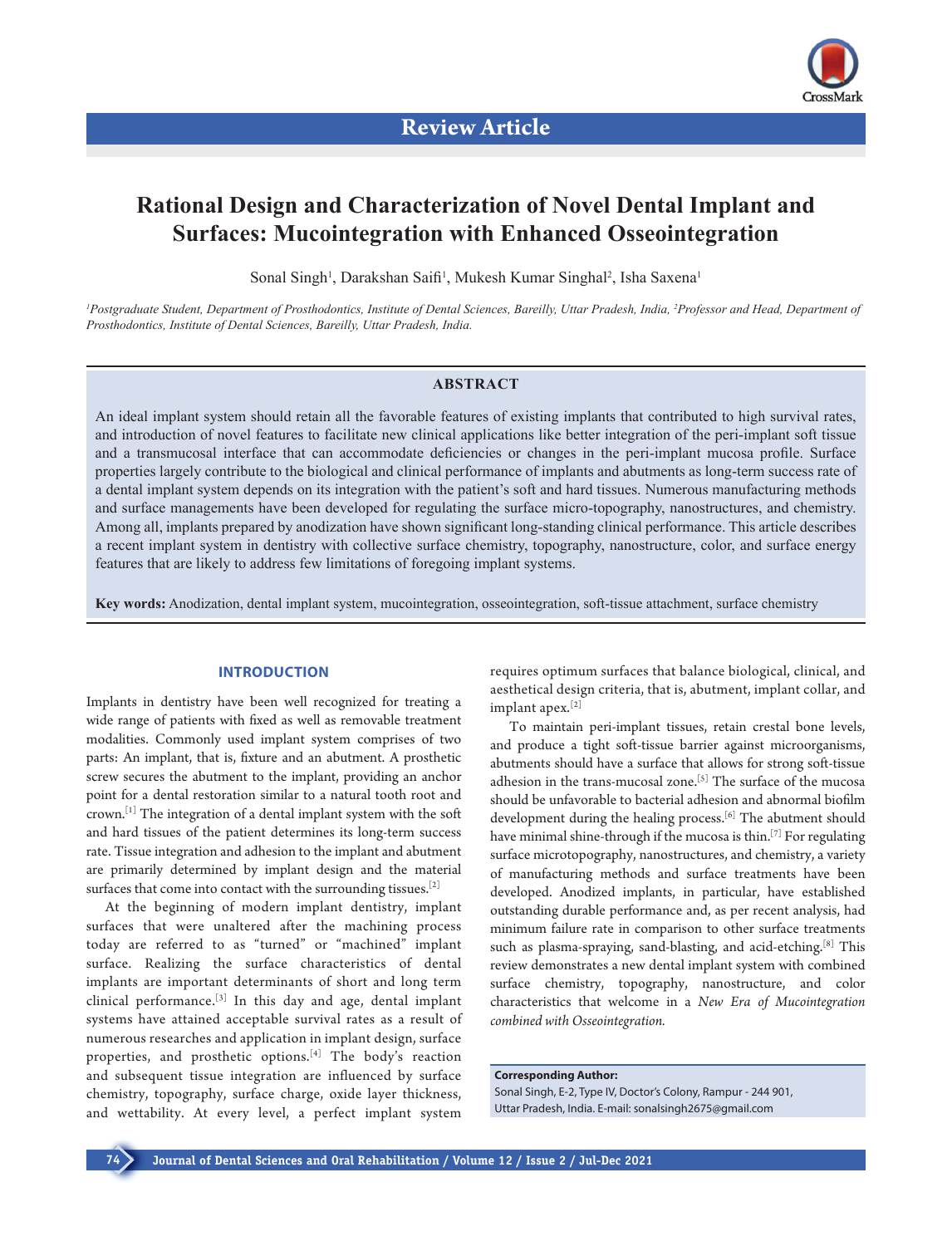### **TITANIUM**

In dentistry, titanium and its alloys are widely used for implants due to their capability to support and stimulate tissue generation as well as integration, at the same time it is biologically inert (great biocompatibility, low level of toxicity potential, and high resistance to corrosion). Furthermore, it has high strength and is highly reactive when in pure state. On interacting with oxygen, though, a superficial layer of titanium oxide  $(TiO_2)$  is formed, resulting in stabilized surface that allows osseointegration to take place.[9]

### **ANODIZATION**

Anodization or anodic oxidation is an electrochemical procedure which results in formation of oxide layer on the implant surface. When an anodic current is transmitted to a titanium implant is immersed in an electrolyte, process parameters such as electrolyte composition, strength, and duration of current can be carefully controlled to fine-tune the roughness, nanostructure, and chemical composition of the surface in a single process. Anodization results in the development of a highly crystalline oxide with an increased number of hydroxyl groups, which, depending on the electrolyte, can absorb particular molecules such as magnesium, calcium, or phosphates.[3]

In fact, resulting properties directly influence (promote) the phenomenon occurring at the interface for implanted device and biological environment.[9]

Few studies reported the influence of anodization on soft-tissue reaction. Latest *in vitro* studies suggests that anodized-surfaces results in primary growth of fibroblasts and preosteoblasts, and also adhesion of epithelial cells and fibroblasts. It was found that a wider connective tissue attachment is formed in anodized surface when compared to machined titanium surfaces in a canine model. Another study reported a considerably lower adherence of oral streptococci on anodized surface than commercially pure titanium disks. Collectively, these outcomes suggests that anodized abutments could add to soft-tissue healing that directly will reduce bacterial adhesion.<sup>[10]</sup>

Some authors describe the novel abutment surface prepared by electrochemical anodization. The novel surface has similar roughness to machined abutments, but presenting regularly distributed nanostructures. Studies in both preclinical as well as clinical grounds indicate that various surface modifications that alter the titanium dioxide layer by producing a comparatively more nanoporous surface (pore diameter ≤ 100 nm) may encourage softtissue attachment by restrictive epithelial down growth and providing an elongated connective tissue seal. Moreover, *in vitro* experiments have indicated that titanium oxide nanostructures enhance cell adhesion, migration, proliferation, and collagen secretion ability of human gingival fibroblasts.[11] In a randomized clinical trial, it observed that the novel abutment surface yield significantly lower bleeding after 6 weeks and higher keratinized mucosa height after 2 years than standard machined titanium abutments.[12]

Sul *et al*. described anodization as a process that alters the topography and composition of implant surface by thickening of oxide layer.[13] Oxide thickness of about 600, 800, and 1000 nm had significantly higher removal torque values that did implants with oxide thickness of 17 and 200 nm indicating that oxide properties of titanium implants influence bone tissue reactions.[14]

Furthermore, the probability of failure of anodized implants is lower than for turned implants, reason being more no. of undercuts present in oxidized surface that may result in improved osseointegration.[8]

# **ADVANCES IN OSSEOINTEGRATION**

Despite its biocompatibility, titanium's capacity to positively modify biological processes is limited since it cannot induce bone apposition on its own (osteoinduction). As a result, current research has focused on improving surface treatments to encourage early integration and, as a result, reduce overall treatment time. Wound healing around implants is similar to bone repair after a fracture or trauma. Osseointegration is similar to direct ossification after a fracture or trauma, except that osseointegration involves the union of bone to a foreign substance (implant surface) rather than bone to bone. Early events related with post-implant bleeding, such as vasoconstriction and clot retraction, are crucial for implant wound healing. It was revealed that biological components and the implant surface interact. Ion, lipid, and sticky macromolecule binding are examples of this (e.g., albumin, fibrin, and fibronectin). The adsorption of proteins on the implant surface is the first stage in osseointegration, which is immediately followed by platelet adhesion to the implant surface. Platelets release biological mediators such as chemotactic factors for osteogenic cells. As a result, it is evident that the surface qualities of the implant will have a significant impact on the onset of osseointegration.<sup>[15]</sup>

# **Entering the era of mucointegration: Developments in anodized surfaces of implant surfaces, with Xeal and TiUltra**

Cellular behavior to dental implants is influenced by implant material's surface, chemical and physical properties (i.e., hydrophilicity, stiffness, porosity, roughness, and topography). Surface has an important role in healing time for osseointegration and, ultimately, the success of implant treatment. This is the reason for considering implant system's surface as one of the most crucial factor that affect dental implant success both long term and short term. "Smooth" surfaces with roughness values smaller than the "critical threshold" of Sa =  $0.2 \mu$ m are often preferred for abutments.<sup>[16]</sup>

After evidences, showing the success of anodized implants, research has innovated the ways to further utilize this technology. All this led to introduction of most recent Xeal [Figures 1 and 2] and TiUltra [Figure 3] surfaces, which provides fully anodized implant-abutment system.

These developments thought further than just microroughness or osseointegration. They discovered ways through which chemistry, nanostructure and porosity/morphology could be made to enhance cell attachment, and, even that to every level, that is, from cortical and cancellous bone osseointegration with the implant to a soft-tissue mucointegration with the abutment.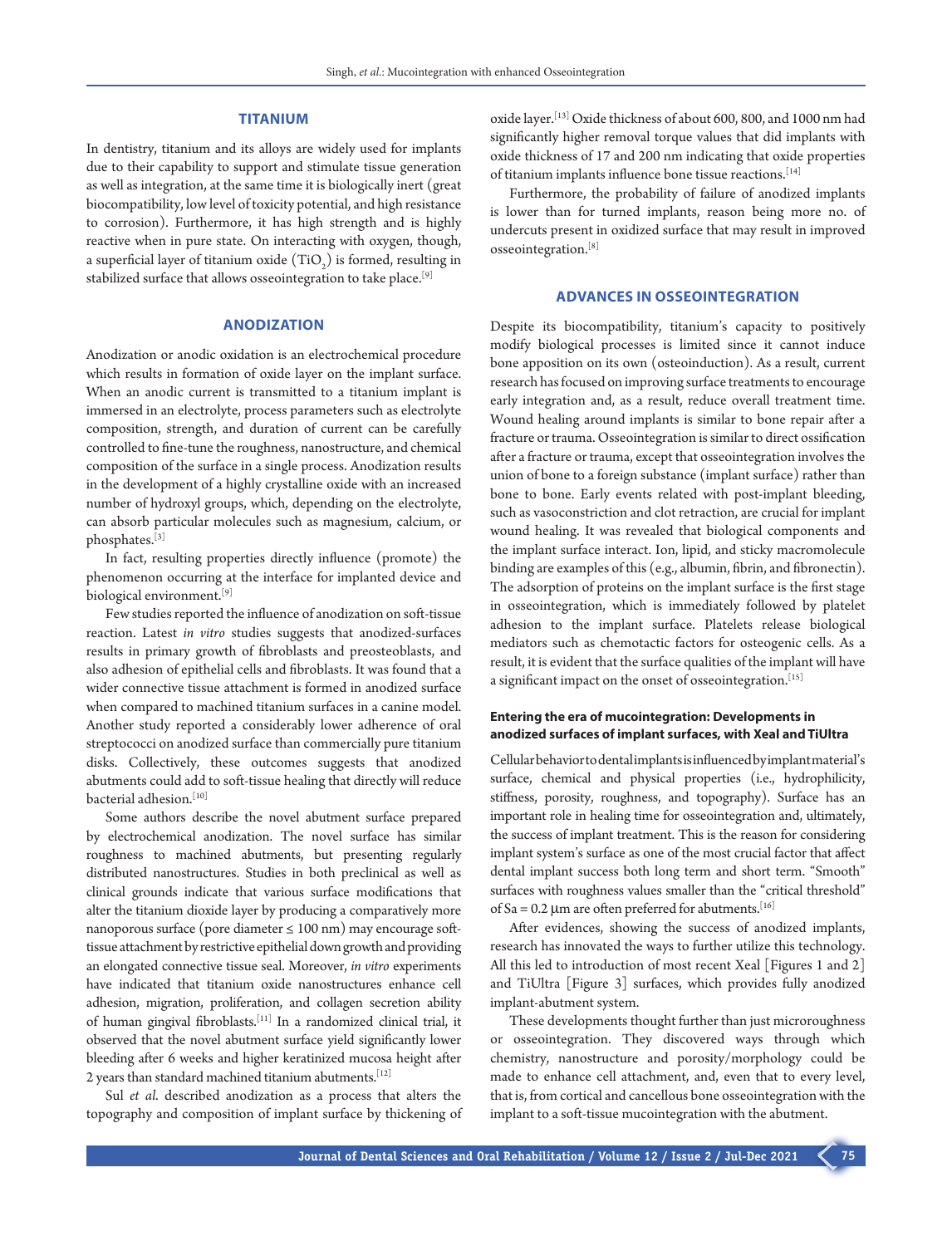

Figure 1: Xeal abutment surface: Smooth surface chemistry (Sa~0.2 µm) and non-porous, with enhanced surface chemistry, and a nanostructured oxide layer that results in a golden hue<sup>[3]</sup>



**Figure 2:** Xeal is a smooth, non-porous, nanostructured and anodized abutment surface. In this, dense soft-tissue contact with an abutment act as a barrier to underlying bone and is the foundation for long-term health and stability. The distinctive golden hue also presents a natural appearance in transmucosal zone

TiUltra implant collar: Minimally rough (Sa~0.5µm) and ultra-hydrophilic, with a nanostructured oxide layer.[3]

TiUltra implant body/apex: Moderately rough and ultrahydrophilic, with gradual change in topography (from Sa~0.9 to 1.4  $\mu$ m), and a low to high pore density.<sup>[3]</sup>

#### **Surface for mucointegration process**

The rapid formation of a soft-tissue seal at the abutment level is supposed to be one of the key requirements to aid in wound healing and to permit a healthy integration of the implant. Abutment should have a surface to allows close-fitting soft-tissue adaptation in the transmucosal zone to support peri-implant tissues, preservation of crestal bone, and creates a tight seal to prevent



**Figure 3:** TiUltra is an ultra-hydrophilic, multizone, anodized implant surface with gradual topography from collar to apex.[12] Gradual change in topography featuring minimally rough at the collar level (smooth surfaces reduce calculus formation), more rough and porous towards the implant apex (moderately rough surfaces exhibit the strongest bone response). TiUltra applied in the collar region features surface chemistry and topography that promote early osseointegration and are designed to support bone stability as clean implants with high surface free energy resembling an initial surface state show favorable tissue integration<sup>[3]</sup>

entry of microorganisms otherwise can lead to peri-implantitis and bone resorption culminating in dental implant failure.[17] Oxidized nanostructured titanium surfaces stimulate adhesion, proliferation, and extracellular matrix secretion of human gingival fibroblasts compared with machined surfaces.[3] With this in mind, Xeal's surface chemistry and topography were designed to promote soft tissue attachment. Furthermore, studies on Xeal abutments done in recent times showed consistently healthier mucosa in comparison to machined abutments.[18]

#### **More than roughness: TiUltra implant surface**

The coronal section of a dental implant is located in the dense cortical bone. It shall permit faster osseointegration along with minimal marginal bone loss. In addition, it shall allow a straightforward exclusion of tissue and biofilm in the unlikely scenario that an exposed implant collar necessitates cleaning, in case of an infection.

The apical surface of a dental implant, which is located in cancellous bone, is a key driver of secondary stability. It shall thus be osteoconductive, to allow for faster osseointegration and also to support immediate-loading protocols.

#### **CONCLUSION**

Next-generation anodized surfaces for abutments and implants were designed by selecting specific surface modifications to justify clinical and biological needs. Modifications to improve quality and patient experience are virtuous, supplementing to